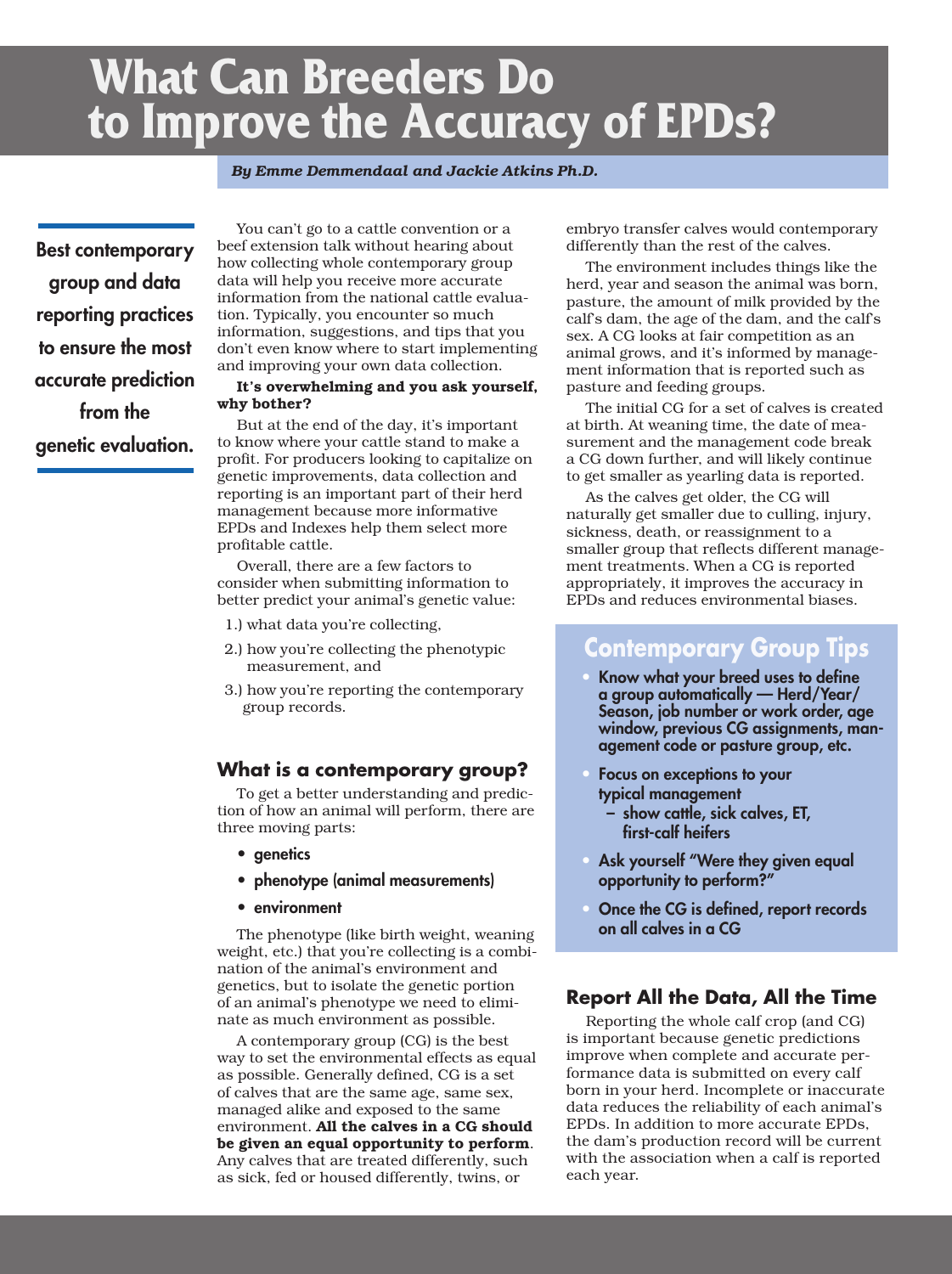# **Examples of Ideal Calf Record Reporting**

- **Report every calf in your herd.**
- **• If a cow did not calve, report the reason.**
- **• Every calf should be weighed at birth.**
- **• Weigh and report the DEAD ones, too.**
- **• Weigh all the calves at weaning.**
- **• Weigh the ones you plan to CULL, too.**

 Reporting only the good calves does not identify the poor-producing animals in your operation. Oftentimes, breeders will only send in data on a portion (the top end) of their calf crop. When you don't report the calves on the bottom, it's more difficult to identify the bottom end of the genetics in your herd. Since the evaluation doesn't "know" about the calves that were on the bottom end in performance, your top calves don't get the credit they deserve.

 In other words, if you're only reporting data on your top 20 calves, 10 of those calves will be below the average, even though you know that these 20 are top out of the 60 calves in the calf crop.

 Put succinctly, **"The computer knows only what it knows. Data that doesn't make it into the association and into the evaluation for all intents and purposes does not exist. It doesn't count,"** shares Bob Weaber, Ph.D., Professor and Cow-calf Extension Specialist, Kansas State University.



*Bob Weaber, Ph.D., Professor and Cow-calf Extension Specialist, Kansas State University*

### **Breaking Down Data Collecting and Reporting**

 "Data is important because that's what really drives the EPD calculation process," shares Ryan Boldt, Director of Breed Improvement for the Red Angus Association of America. Collecting as many phenotypes as possible, including rare traits like dry matter intake and carcass data, is understandably important, but sometimes difficult to do, or do consistently.

*Ryan Boldt, Director of Breed Improvement for the Red Angus Association of America*

 When your data is reported to the association, there are best practices for collecting it and how you're reporting it to the association.



 Table 1 provides a quick summary of what data cattle producers can collect and what age windows are best.

#### **Table 1. Time windows for various phenotypes on cattle.**

| <b>Calving</b>                 | <b>Weaning</b>                              | <b>Post Weaning/Yearling</b>                                    |
|--------------------------------|---------------------------------------------|-----------------------------------------------------------------|
| (first 24 hours of birth)      | $(160-250 \text{ days of age})*$            | $(330-440$ days of age)*                                        |
| <b>Calf Birth Weight</b>       | <b>Weaning Weight</b>                       | <b>Yearling Weight</b>                                          |
| <b>Calf Calving Ease</b>       | <b>Dam Weight</b>                           | <b>Ultrasound Measurements</b>                                  |
| <b>Dam Teat and UdderScore</b> | <b>Dam Body Condition Score</b>             | <b>Feet and Leg scores</b>                                      |
|                                | Dam Hip Height                              | <b>Dry Matter Intake</b>                                        |
|                                | <b>Feet and Leg Score of Mature Females</b> | <b>Hip Height</b>                                               |
|                                | <b>Docility Scores</b>                      | <b>Breeding Soundness Exam</b>                                  |
|                                |                                             | <b>Reproductive Tract Scores/</b><br><b>Pelvis Measurements</b> |
|                                |                                             | <b>Docility Scores</b>                                          |
|                                |                                             | <b>Carcass Records</b>                                          |

*\*Age windows based on the American Simmental Association guidelines – these may differ between different breed associations.*

 For example, one of the most impactful ways to improve the data you're reporting is to make sure you're taking the measurement at the right time. "When we calculate EPDs or even show things in the databases we adjust a lot of those measurements to a consistent age. Being able to have animals within the correct age window definitely increases our ability to accurately adjust those weights to a constant day of age," Boldt says.

 Another factor when you're taking weight measurements is to ensure that your scale is calibrated, cleaned periodically, and animals are weighed on the same day if possible.

Weaber says, "There are standard errors in what we do, working systematically to eliminate as much of that as we can, can be really, really important to reduce bias in data recording, and make the genetic evaluation as informed as possible."

# **Best Practices for Taking Weight Measurements**

- **• Calibrate scale before weighing**
- **• Clean scale periodically during the day**
- **• Take empty body weights**
- **• Take a measurements multiple times and average the numbers**
- **• Weigh as many animals as you can on one day**

 Weight measurements are more empirical because they don't require interpretation from the person recording the trait. On the other hand, measurements like dam udder score, body condition score, or feet and leg scores require the person doing the scoring to make a judgement. The best way to remove subjectivity from collecting data is to score using a rubric, be consistent on who collects the score, train, and retrain.